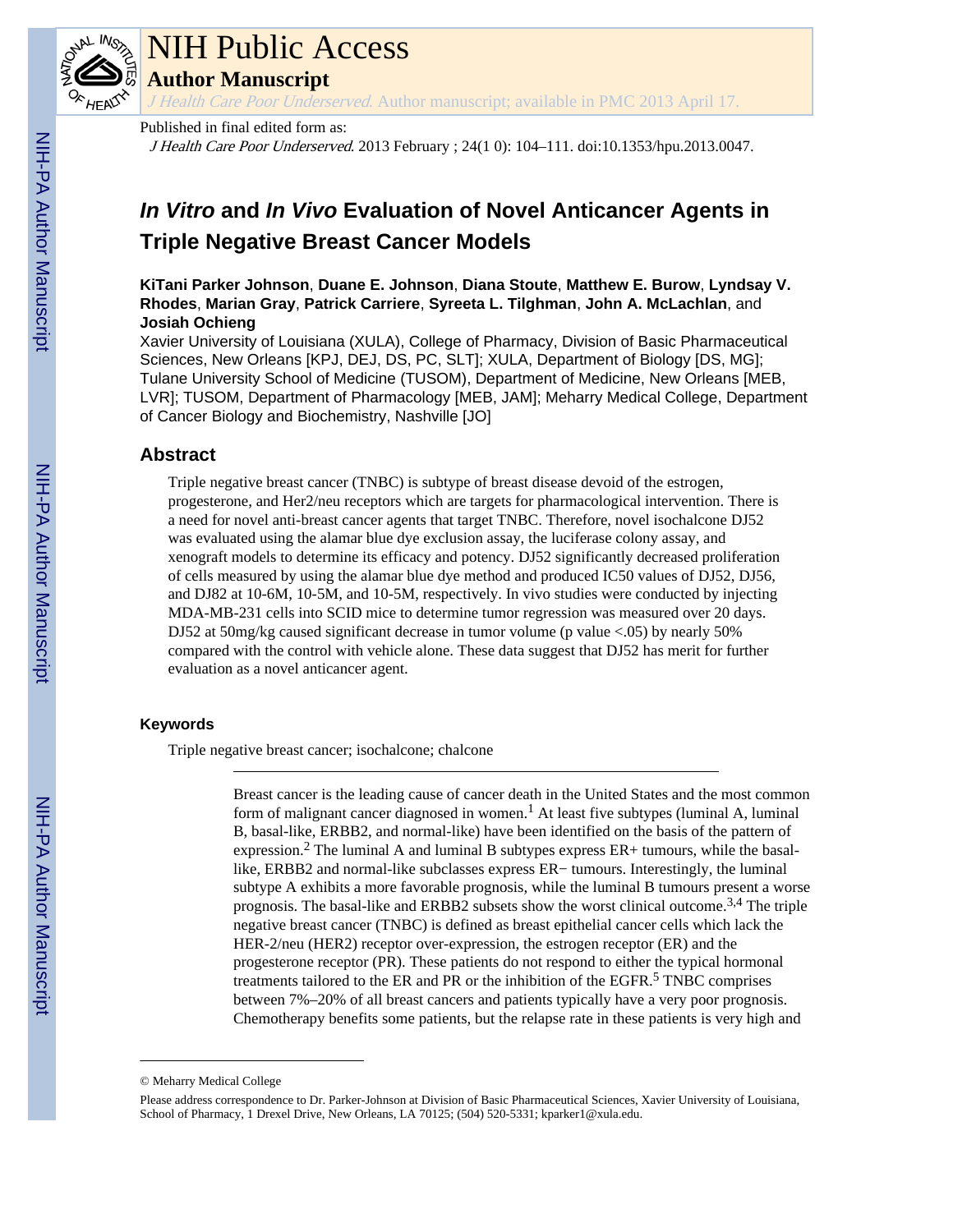the survival rate is extremely low. Patients that present with these tumor types have a higher mortality rate than any other ethnic group.<sup>1</sup> According to reports from the Americana Cancer Society, Although breast cancer is found to occur in all races, the rate of TNBC is higher in incidence within African American women than in other races, creating a disparity among this population.<sup>6</sup> Therefore there is a need for novel pharmacological intervention and novel targets for this subclass of breast disease.

Chalcones are a group of drugs that are known as phytochemicals and have demonstrated anticancer activity, such as blueberry extracts, soy, garcinol, and curcumin.<sup>6</sup> There have been several recent studies that various chalcones possess antiproliferative activity against various types of human breast cancers.6,7 Therefore, a series of novel chalcones, chemicals derived from natural products, were developed. These agents were screened in TNBC cell lines MDA-MB-231 and MDA-MB-468 for antiproliferative activity. Therefore, this study was to determine if these novel isochalcones have antiproliferative effects in triple negative breast cancer cells by to evaluating DJ compounds for growth inhibition in breast cancer cell lines MDA-MB231 and MDA-MB-468; and 2) measuring the effect of novel isochalcones in decreasing the tumor volume of MDA-MB-231 cells injected into SCID xenograft mouse models.

# **Methods**

#### **Cell lines and cell culture**

Breast cancer cell lines MDA-MB-231 and MDA-MB-468 were purchased from American Type Culture Collection. All cells were maintained in RPMI 1640 medium supplemented with 10% fetal bovine serum (FBS), 250 mg/ml Amphotericin B and 10,000 I.U./ml Penicillin/Streptomycin. Cells were incubated at  $37^{\circ}$  C,  $5\%$  CO<sub>2</sub> in a humidified incubator Cells were passaged with 0.05% Trypsin-EDTA every 2–3 days.

#### **Colon assay**

MDA-MB 231 and MDA-MB 468 cells were placed in phenol red containing DMEM supplemented with 10% FBS.  $1\times10^3$  cells/well were plated in 6-well plates and treated with  $10^{-12}$  M,  $10^{-9}$  M and  $10^{-6}$  M DJ52 or vehicle (DMSO) stimulation. Cells were incubated at  $37^{\circ}$  C, 5% CO<sub>2</sub> in a humidified incubator for 10 to 14 days. Ten to 14 days later, cells were fixed with formaldehyde for 30 min and then stained with crystal violet 0.1% in methanol 20% for 30 min. The number of colonies were counted using ImageJ software. The data were reported as percentage of control  $\pm$  standard error of the mean (SEM).

#### **Dose response assay**

Pharmacological treatments were performed in 96-well plates in assay medium containing each of the respective drugs. The alamar blue assay was done to treated cell lines to determine the IC<sub>50</sub>. The cancer cell lines MBA MB 468, MBA MB 231, and MCF-7 were harvested with trypsin and plated on to separate 96 well plates with 5000 cells per well. The cells were allowed 24 hours to recover from plating. After 24 hours, the cells were treated with novel agents in concentrations ranging from  $10^{-3}$  M to  $10^{-9}$  M and the alamar blue dye was added to each well at 10% its total volume and incubated for 48hrs. Biotek Synergy 4 Plate Reader was used to measure absorbance and background wavelengths at 550nm and 630nm to determine proliferation and calculated as a percent of the controls as follows:

> Antiproliferative activity=[viable cells (control)]-[viable cells (treated)] Viable cells (control)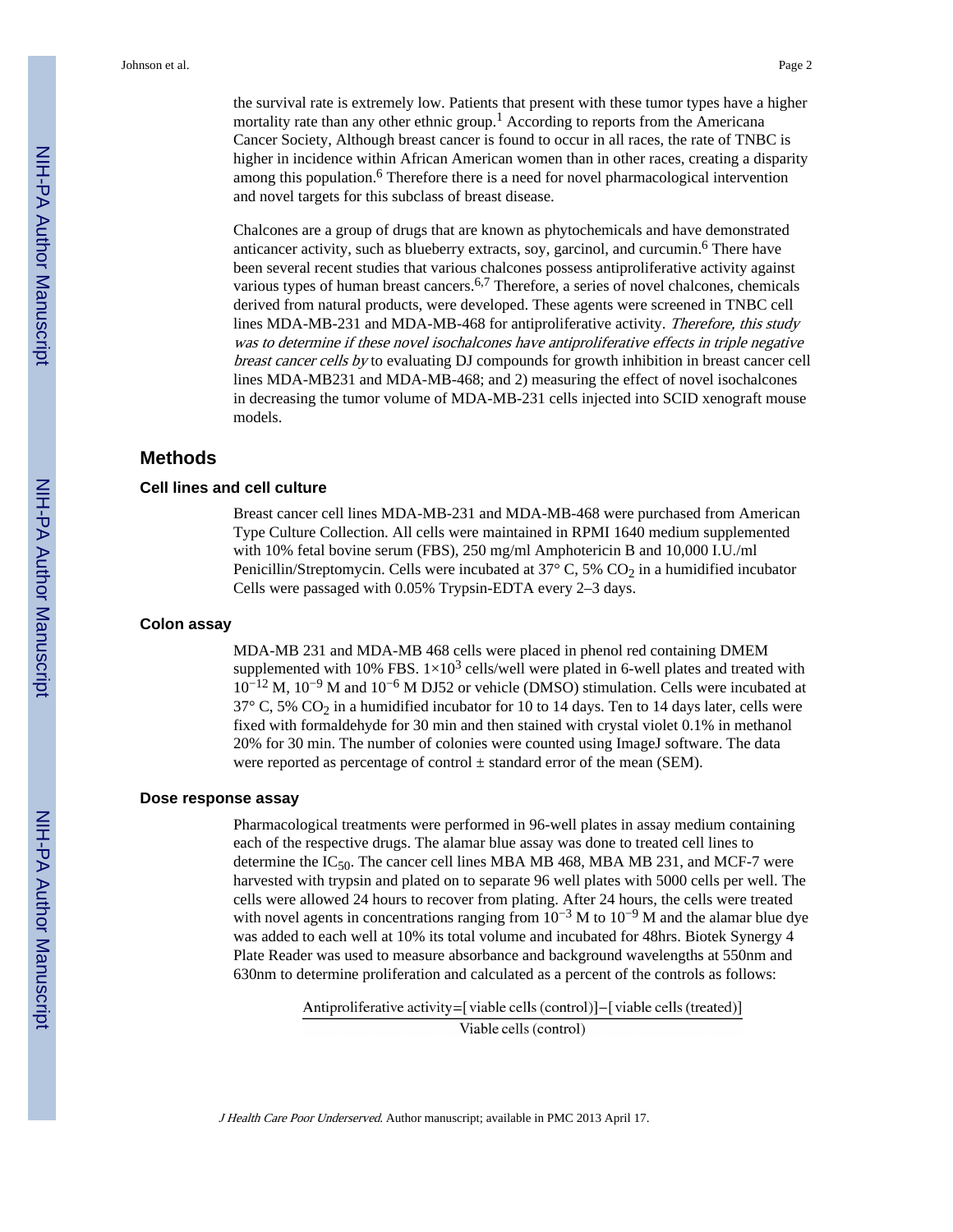Data are the mean  $\pm$  SEM of triplicate determinations.

#### *In vivo* **studies**

Twenty female SCID mice 3–4 weeks old were purchased from Jackson Laboratories and housed five animals per cage with food and water *ad libetum* with 12 hour light/dark cycles. The density of MDA-MB-231 cells injected into the mammary fat pad was  $5 \times 10^5$  cells and the tumors were allowed to form over 10–14 days. The tumor volumes were determined by caliper measurements and calculated as a percent of the untreated control tumors. Measurements were taken every day for 24 days.

#### **EGF-stimulated inhibition of A431 cells**

A431 cells were grown in RPMI with 10% FBS or in media containing 10% BSA. The cells were plated at a density of 5000 cells/well and were exposed to DJ56, the parent compound, genestein, and tyrophospstin for 48 hours in concentrations of  $1-10^4$  nM. Alamar blue was added to each well and measured as described above. Data are the mean  $\pm$  SEM of triplicate determinations.

# **Results**

DJ52, DJ53, and DJ56 demonstrated an  $IC_{50}$  at 10<sup>-6</sup>M in MDA-MB-468 cells. DJ82 demonstrated an IC<sub>50</sub> at 10<sup>-3</sup> M. Neither DJ64 nor control drug tamoxifen demonstrated to inhibit the growth of these cells by at least 50%. See Figure 1.

This graph (Figure 2) indicated that DJ52 caused an  $IC_{50}$  at  $10^{-6}$  M. DJ56, DJ64, and DJ82 all demonstrate an  $IC_{50}$  at approximately the millimolar concentration. 5-fluorouracil demonstrated a drastic decrease in proliferation at the 10−3 M concentration.

Colony formation assays were performed in both MDA-MB231 and MDA-MB468 triple negative breast cancer cells to further examine the mechanism of action of the isochalcone DJ52. (See Figure 3.) Results demonstrate that DJ52 caused a dose dependent decrease in the cellular viability of MDA-MB 231. At the  $10^{-6}$  M concentration, cellular viability was 32% of the control value. Interestingly, the 10−6 M dose of DJ52 caused a modest decrease in the viability of MDA-MB 468 cells, which was approximately 67% of the control value. As the MDA-MB 231 cells were more responsive to the antiproliferative properties of DJ52, this may suggest that DJ52 has enhanced selectivity for MDA-MB 231 cells over MDA-MB 468 cells.

Tumor volumes of MDA-MB-231 cells in the SCID mice treated with DJ52 demonstrated 50% tumor regression with the average tumor volume at 60 mm<sup>3</sup> after 21 days of treatment (Figure 4). The tumor volume in the untreated control mice doubled over the same period when compared with the experimental group.

Parent novel compound DJ56 demonstrated significant decrease of tyrosine kinase activity in A431 cells with an IC<sub>50</sub> at 10<sup>-3</sup> nM concentration (Figure 5). Genestein demonstrated an IC50 at the same concentration. Tyrophostin demonstrated an IC<sub>50</sub> at  $10^{-4}$  nM. Data are the  $mean \pm SEM$  of triplicate determinations.

#### **Discussion**

Triple negative breast cancer is an aggressive subtype of breast disease that demonstrates poor prognosis in patients. Chalcones are derivatives from soy and have been reported to have both antiproliferative and chemopreventative properties.<sup>7,8</sup> Isochalcones are precursors to the flavonoids that are synthesized by plants. Chalcones have been reported to inhibit

J Health Care Poor Underserved. Author manuscript; available in PMC 2013 April 17.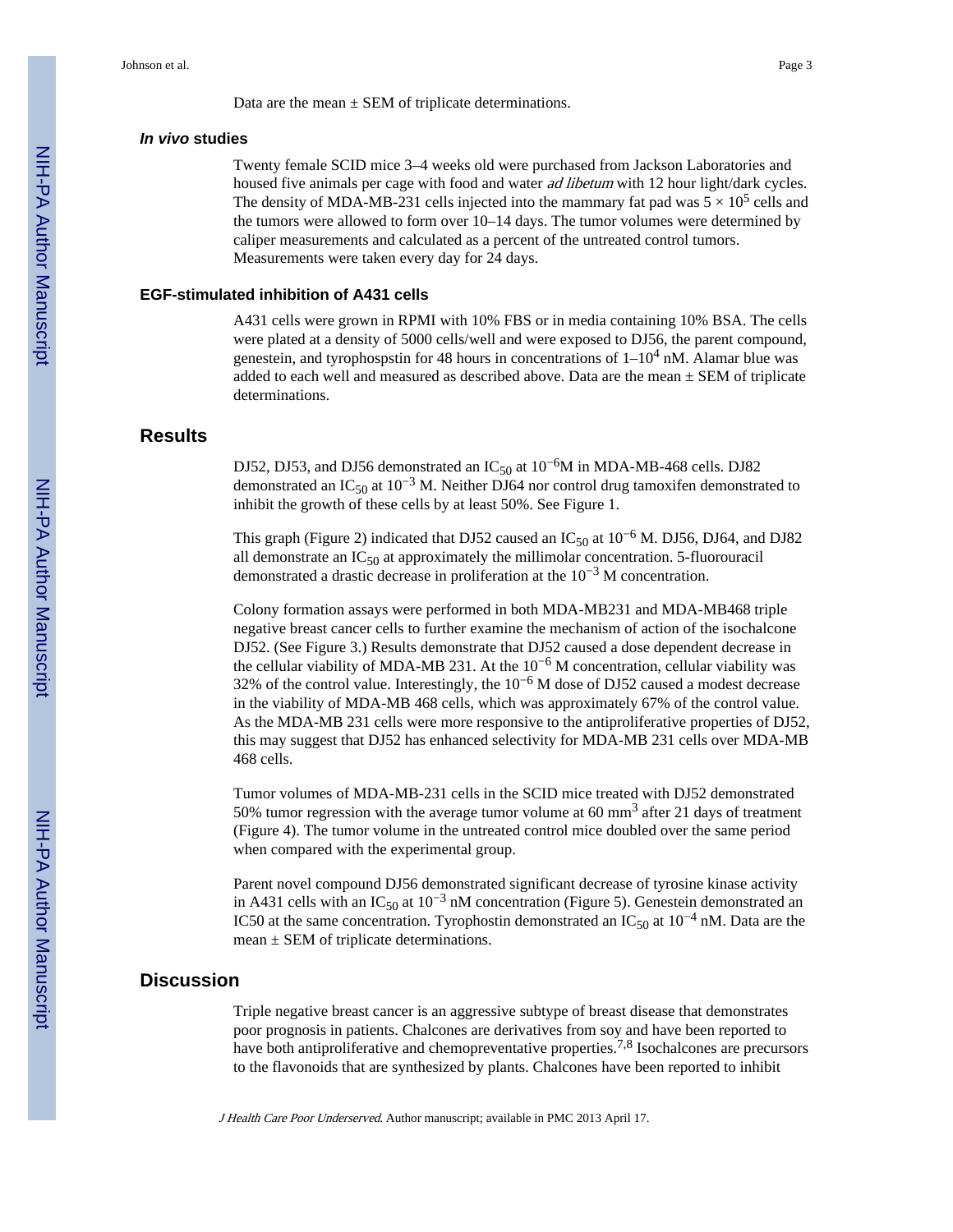proliferation in MCF-7 and MDA-MB231 cells by blocking cell cycle progression.<sup>9</sup> Chalcones licochalcone-A, isoliquiritigenin and flavokawain A are found to induce apoptosis and cell cycle arrest in cancer cell lines.10,11 Some flavonoids have been reported to induce apoptosis or decrease COX-2 expression.12,13,14,15

DJ52 was reported to decrease both proliferation and COX-2 expression in androgen dependent prostate cancer cell line LNCaP, which suggest that the DJ compounds work through a mechanism other than as antiestrogens or anti-androgens because proliferation is decreased in cell line models from both hormone sensitive and hormone refractory disease.16 In Figure 1, DJ52 significantly decreased the proliferation of MDA-MB-468 cells when compared with DJ56, DJ82, DJ64, DJ53, and tamoxifen (p<.05). It is demonstrated in Figure 2 that indicates that DJ56 demonstrated an  $IC_{50}$  value at the millimolar concentration, as did 5-flurouracil (5FU). DJ52, however, indicated an  $IC_{50}$  value at the micromolar concentration. The colony assay in Figure 3 confirms the antiproliferative effects of DJ52 in both MDA-MB-231 and MDA-MB-468 cells. However, DJ52 was more selective for the MDA-MB-231 cells by causing a more significant antiprolifertive effect in this model (p<. 05). Figure 4 demonstrates that by evaluating MDA-MB-231 tumors that developed when these cells were injected into the mammary fat pad of SCID mice, the tumor volumes decreased significantly over 21 days compared with the untreated control. DJ52 has demonstrated to both slow the growth of TNBC cells, but also to cause death in MDA-MB-231 cells as indicated in Figure 3, which is significant. Chalcones have been reported to cause cell death in MCF-7 cells, which are estrogen positive.17,18,19 There are some reports that indicated that chalcones may have a role in increasing ROS levels.<sup>20,21,22</sup> Figure 5 demonstrated that when parental compound DJ56 was compared with potent inhibitors of tyrosine kinase stimulation, genestein and tyrophostin, DJ56 significantly decreased the binding of the EGF receptor to its ligand. These data suggest that receptor tyrosine kinase inhibition may be involved with the mechanism of action of these novel agents. However, the mechanism of action for these DJ compounds is not fully understood. The receptor tyrosine kinase pathway is a potential signaling pathway to evaluate for pharmacological intervention in patients with triple negative breast cancer. Although African American women, many of whom may be poor and have limited access to medical care, have a lower breast cancer incidence, their mortality rate from breast cancer is significantly higher that that of their White counterparts. Therefore, these data suggest that DJ52 has merit for further investigations for its antiproliferative effects in triple negative breast cancer and to evaluate DJ52 for its mechanism of action to identify potential biomarkers for pharmacological intervention to relieve the burden of disease in this population.

# **Acknowledgments**

The authors wish to acknowledge funding from the Komen for the Cure grant # SG-06-0126-DR2, Office of Naval Research grant # N00014-10-1-0270 and the cell culture core facility supported by the Louisiana Cancer Research Consortium and RCMI grant #NIH 1G12RR026260.

#### **Notes**

- 1. National Cancer Institute. Surveillance epidemiology and end results: SEER stat fact sheets—breast. Bethesda, MD: National Cancer Institute; 2012.
- 2. Bertucci F, Finetti P, Cervera N, et al. How basal are triple-negative breast cancers? Int J Cancer. 2008 Jul; 123(1):236–40. [PubMed: 18398844]
- 3. Bhargava R, Gerald WL, Li AR, et al. EGFR gene amplification in breast cancer: correlation with epidermal growth factor receptor mRNA and protein expression and HER-2 status and absence of EGFR-activating mutations. Mod Pathol. 2005 Aug; 18(8):1027–33. [PubMed: 15920544]
- 4. Calza S, Hall P, Auer G, et al. Intrinsic molecular signature of breast cancer in a population-based cohort of 412 patients. Breast Cancer Res. 2006; 8(4):R34. [PubMed: 16846532]

J Health Care Poor Underserved. Author manuscript; available in PMC 2013 April 17.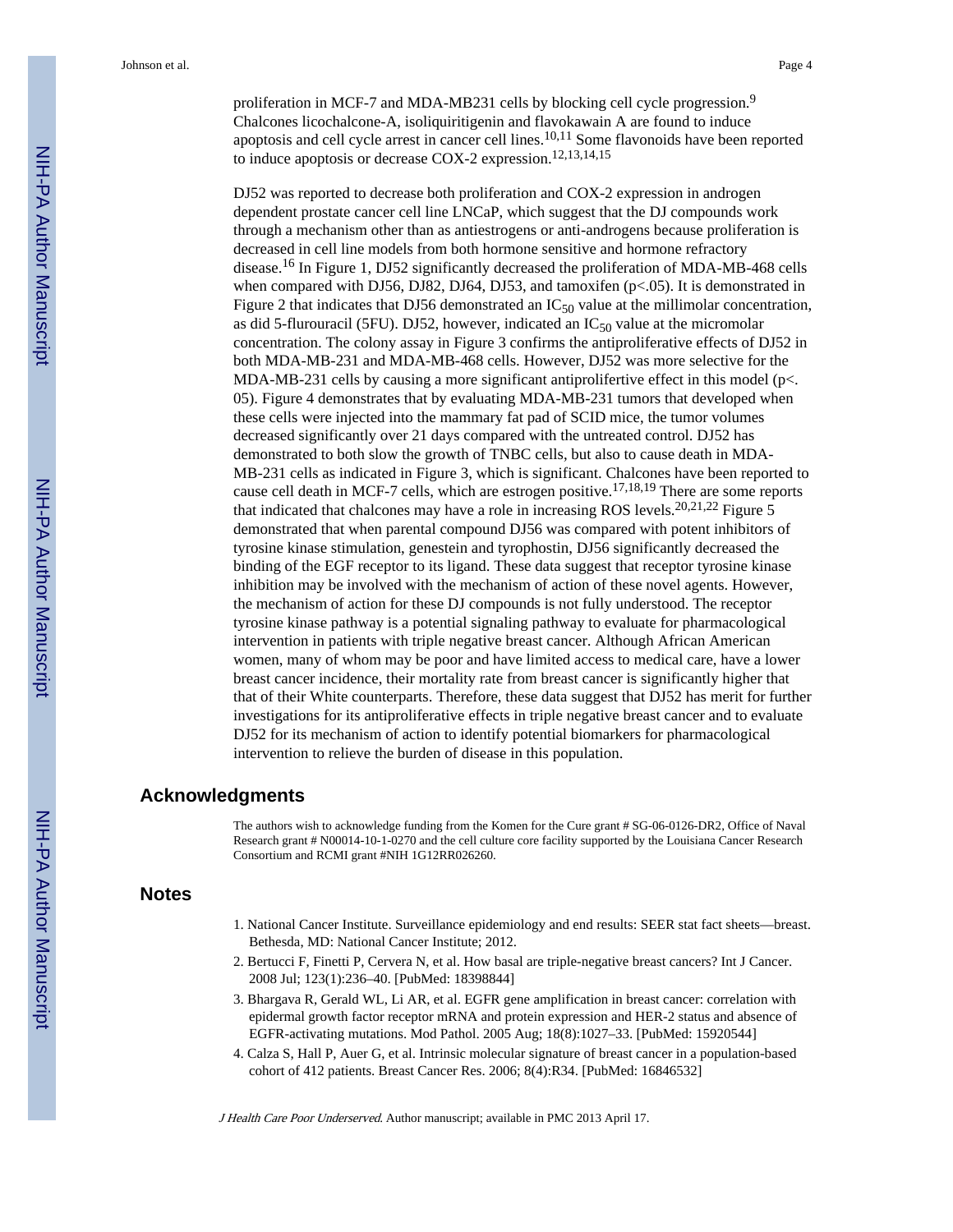- 5. Dent R, Trudeau M, Pritchard KI, et al. Triple-negative breast cancer: clinical features and patterns of recurrence. Clin Cancer Res. 2007 Aug; 13(15 Pt 1):4429–34. [PubMed: 17671126]
- 6. Padhye S, Ahmad A, Oswal N, et al. Fluorinated 2′-hydroxychalcones as garcinol analogs with enhanced antioxidant and anticancer activities. Bioorg Med Chem Lett. 2010 Oct 1; 20(19):5818– 21. [PubMed: 20729081]
- 7. Syam S, Abdelwahab SI, Al-Mamary MA, et al. Synthesis of chalcones with anticancer activities. Molecules. 2012 May 25; 17(6):6179–95. [PubMed: 22634834]
- 8. Jacquemier J, Padovani L, Rabayrol L, et al. Typical medullary breast carcinomas have a basal/ myoepithelial phenotype. J Pathol. 2005 Nov; 207(3):260–8. [PubMed: 16167361]
- 9. Jemal A, Center MM, Ward E, et al. Cancer occurrence. Methods Mol Biol. 2009; 471:3–29. [PubMed: 19109772]
- 10. Jemal A, Siegel R, Ward E, et al. Cancer statistics. CA Cancer J Clin. 2009; 59(4):225–49. [PubMed: 19474385]
- 11. Livasy CA, Karaca G, Nanda R, et al. Phenotypic evaluation of the basal-like subtype of invasive breast carcinoma. Mod Pathol. 2006 Feb; 19(2):264–71. [PubMed: 16341146]
- 12. Lau GT, Ye L, Leung LK. The licorice flavonoid isoliquiritigenin suppresses phorbol esterinduced cyclooxygenase-2 expression in the non-tumorigenic MCF-10A breast cell line. Planta Med. 2010 May; 76(8):780–5. [PubMed: 20033868]
- 13. Minami CA, Chung DU, Chang HR. Management options in triple-negative breast cancer. Breast Cancer (Auckl). 2011; 5:175–99. [PubMed: 21863131]
- 14. Perou CM, Borresen-Dale AL. Systems biology and genomics of breast cancer. Cold Spring Harb Perspect Biol. 2011 Feb.3(2)
- 15. Rakha EA, El-Rehim DA, Paish C, et al. Basal phenotype identifies a poor prognostic subgroup of breast cancer of clinical importance. Eur J Cancer. 2006 Dec; 42(18):3149–56. [PubMed: 17055256]
- 16. Rakha EA, El-Sayed ME, Green AR, et al. Prognostic markers in triple-negative breast cancer. Cancer. 2007 Jan; 109(1):25–32. [PubMed: 17146782]
- 17. Reis-Filho JS, Tutt AN. Triple negative tumours: a critical review. Histopathology. 2008 Jan; 52(1):108–18. [PubMed: 18171422]
- 18. Johnson KP, Rowe GC, Jackson BA, et al. Novel antineoplastic isochalcones inhibit the expression of cyclooxygenase 1,2 and EGF in human prostate cancer cell line LNCaP. Cell Mol Biol (Noisyle-grand). 2001 Sep; 47(6):1039–45. [PubMed: 11785654]
- 19. Adams LS, Phung S, Yee N, et al. Blueberry phytochemicals inhibit growth and metastatic potential of MDA-MB-231 breast cancer cells through modulation of the phosphatidylinositol 3 kinase pathway. Cancer Res. 2010 May 1; 70(9):3594–605. [PubMed: 20388778]
- 20. Mercader AG, Pomilio AB. (Iso)flav(an)ones, chalcones, catechins, and theaflavins as anticarcinogens: mechanisms, anti-multidrug resistance and QSAR Studies. Curr Med Chem. 2012; 19(25):4324–47. [PubMed: 22830339]
- 21. Solomon VR, Lee H. Anti-breast cancer activity of heteroaryl chalcone derivatives. Biomed Pharmacother. 2012 Apr; 66(3):213–20. [PubMed: 22440895]
- 22. Jainey P, Bhat I. Antitumor, analgesic, and anti-inflammatory activities of synthesized pyrazolines. J Young Pharm. 2012 Apr; 4(2):82–7. [PubMed: 22754259]
- 23. Sahu NK, Balbhadra SS, Choudhary J, et al. Exploring pharmacological significance of chalcone scaffold: a review. Curr Med Chem. 2012; 19(2):209–25. [PubMed: 22320299]
- 24. Spatafora C, Tringali C. Natural-derived polyphenols as potential anticancer agents. Anticancer Agents Med Chem. 2012 Oct 1; 12(8):902–18. [PubMed: 22292766]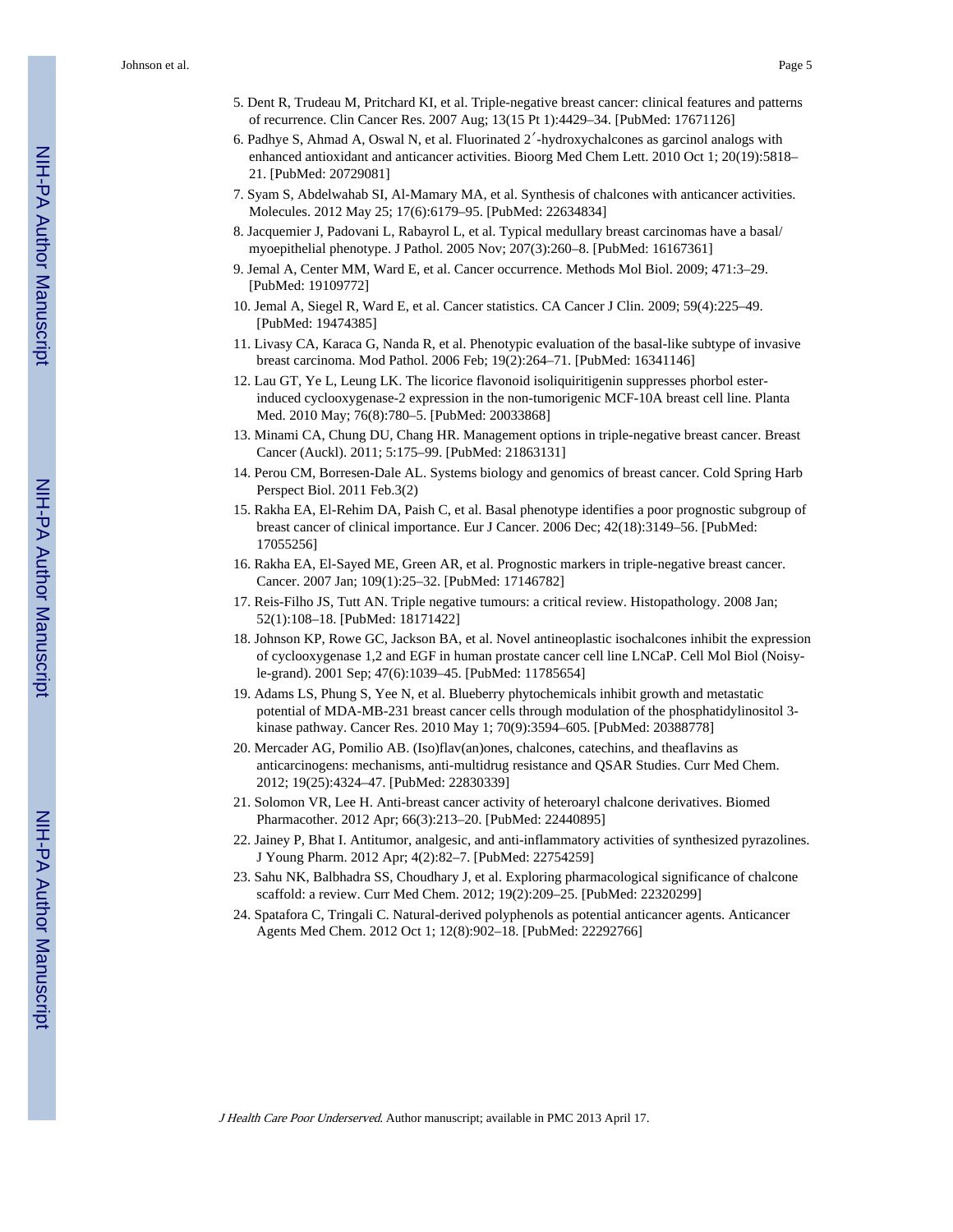

# **Figure 1.**

Dose response curve of metastatic human breast cancer MDA-MB-468 cells.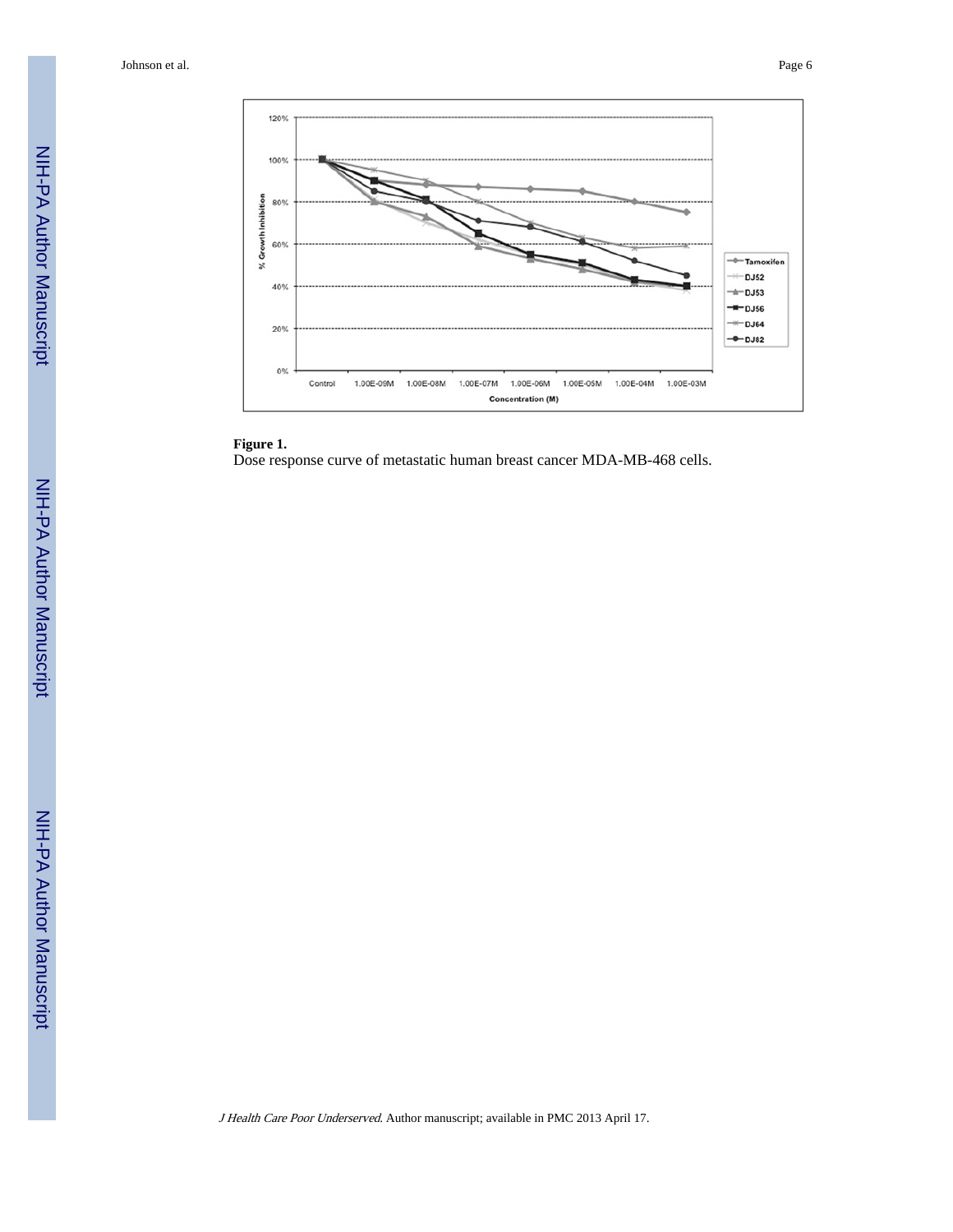

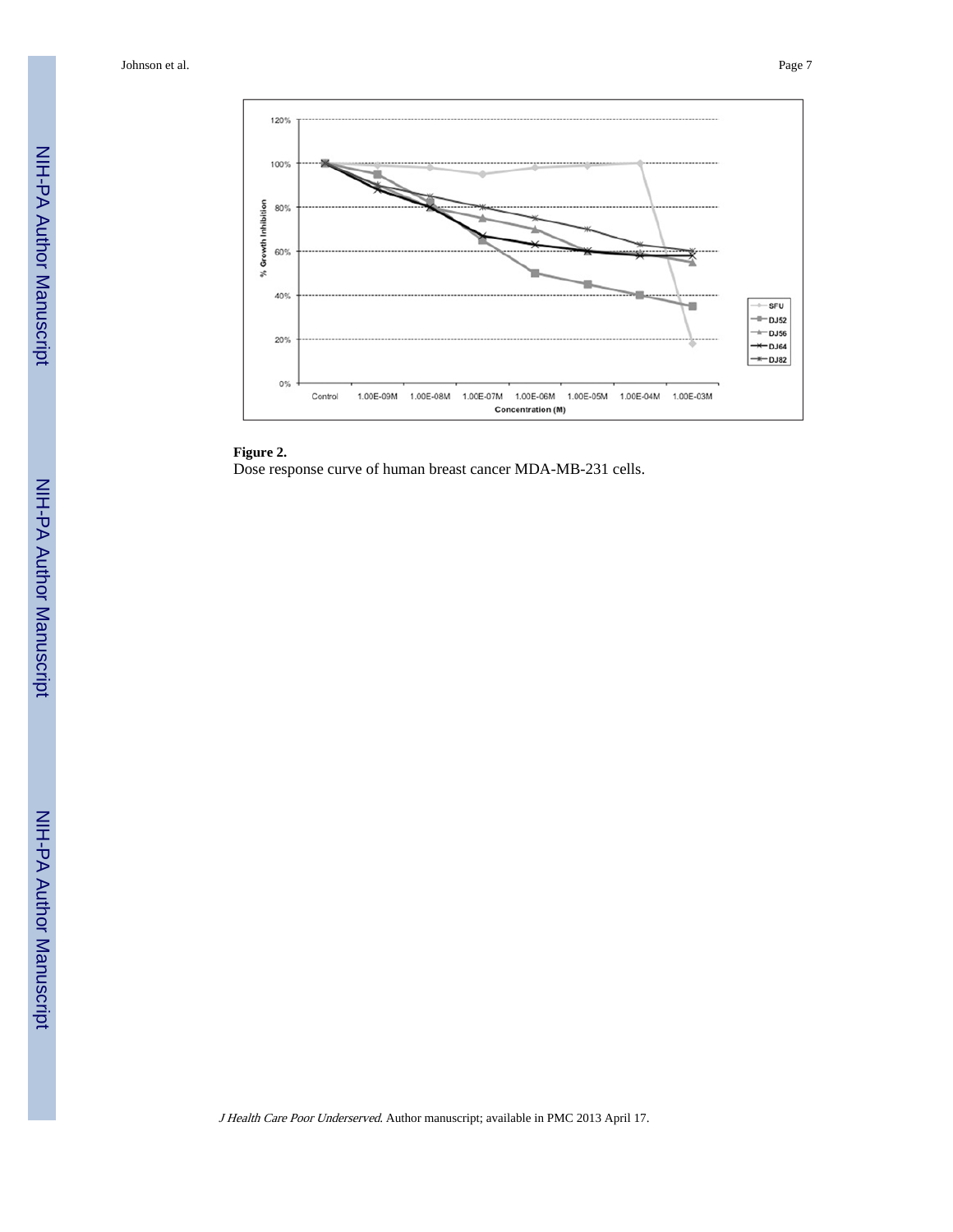

# **Figure 3.**

DJ 52 causes dose-dependent decrease in growth measure by colony assay.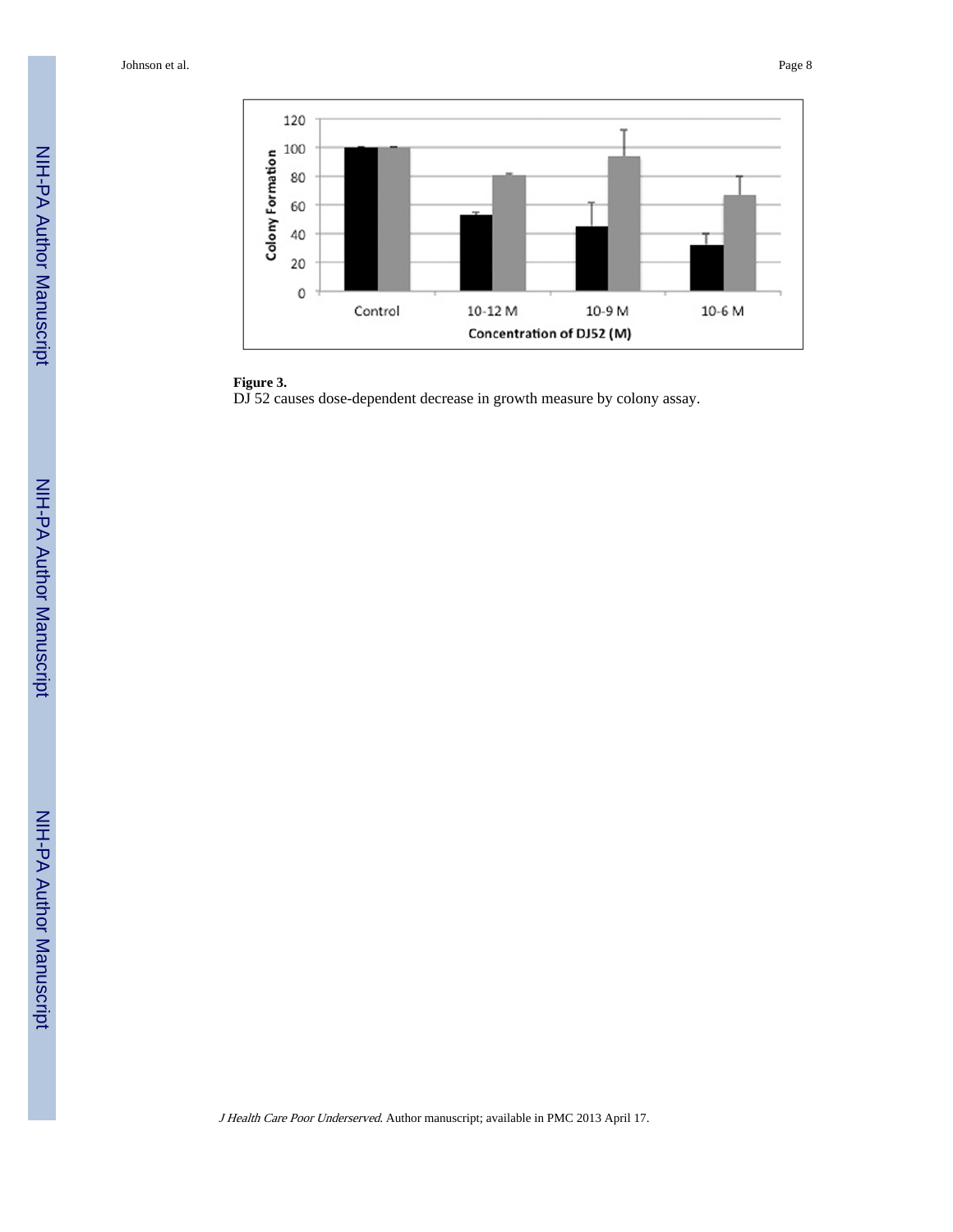

**Figure 4.** Effects of DJ52 on MDA-MB-231 tumors in SCID mice.

J Health Care Poor Underserved. Author manuscript; available in PMC 2013 April 17.